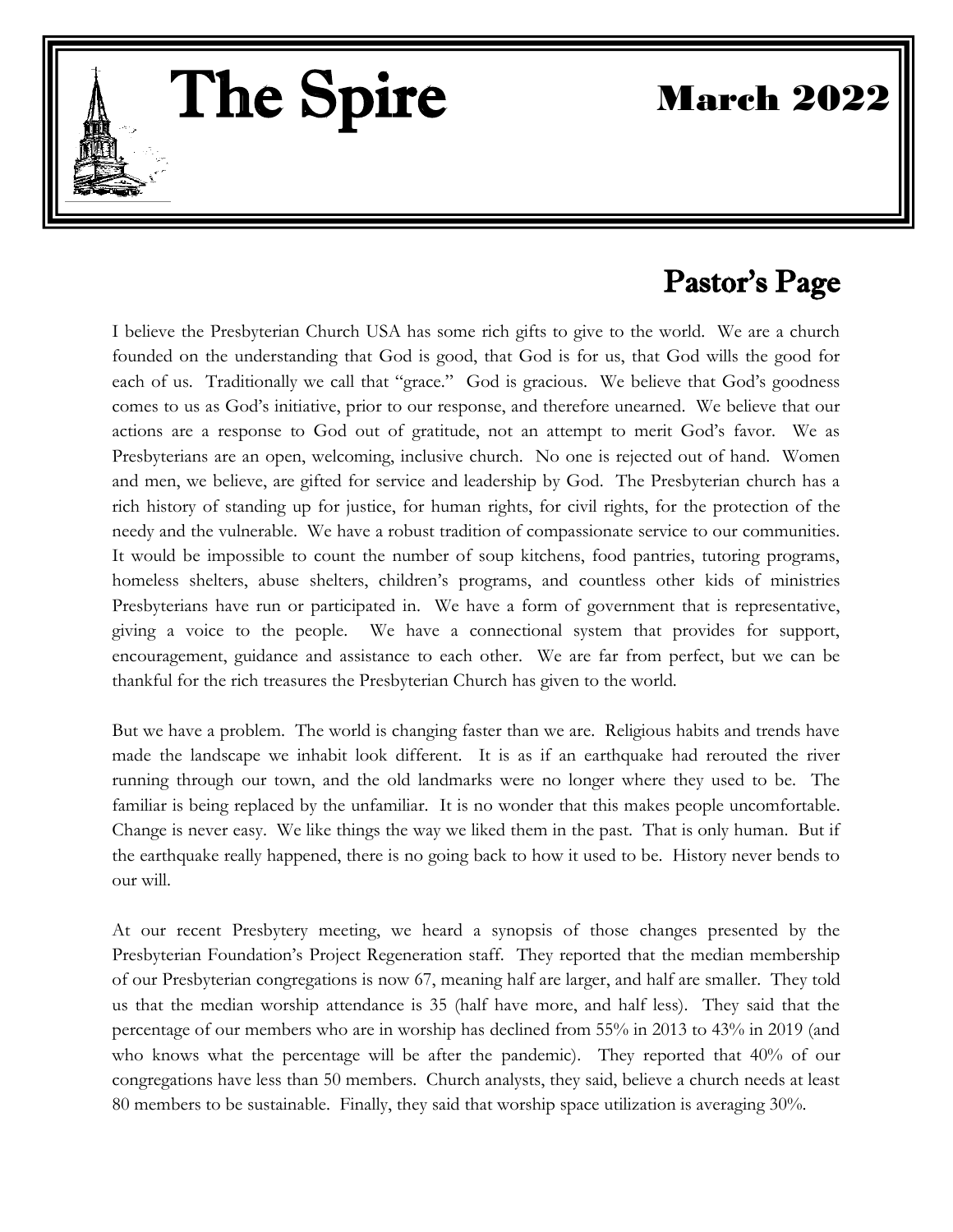But it doesn't have to happen. We do have growing, thriving Presbyterian congregations. Carol Clark, our Presbytery builder has made a study of them. But they are not healthy because they are doing everything as it has been done before. Rather, they are changing, adapting, and experimenting. There is often new music. There is often a less formal style. You see fewer robes and bulletins. You see young families with children. You see hope.

Some people would rather die than change. That is not us. We believe we have something — many things — the world needs. We have an inclusive message of God's love. We have ministries of mercy and compassion that our community needs. We have a mission here that is bigger than our personal preferences. It is, after all, God's mission, not ours. It is not that the church has a mission; rather that God's mission has a church. So let us be the church for the future, and not merely for the past.

#### **Downtown Churches Lenten Services 2022**

The Downtown church will resume our lenten services in each other's churches again this year. There will be no lunch served. The services begin at 12:15 pm.

| Date     | <b>Host Church</b>            | <b>Preacher</b>   |  |
|----------|-------------------------------|-------------------|--|
| March 7  | <b>First United Methodist</b> | Greg Pair         |  |
| March 14 | Immaculate Conception         | Phil Blackburn    |  |
| March 21 | St. John's                    | Kim Cloninger     |  |
| March 28 | First Presbyterian            | <b>Bud Reeves</b> |  |
| April 4  | Goddard United Methodist      | Steven Kurtz      |  |
| April 11 | Central Presbyterian          | Tasha Blackburn   |  |

# Deacon's Spotlight

We have had snow the beginning of the month and sleet and freezing rain the end of the month. Hopefully, we won't get any more of either this year.

We are looking forward to delivering Spring and Easter flowers to our shut-ins. We are also looking forward to being able to enjoy cooking and sharing a meal with our church family and visiting.



# Central's Meal Share

Remember: if a meal is needed for a church member, contact Linda Riley at lrriley@cox.net. If you are unable to reach Linda, you can call Debbie at the church office.

Respectfully,

Roberta Elliott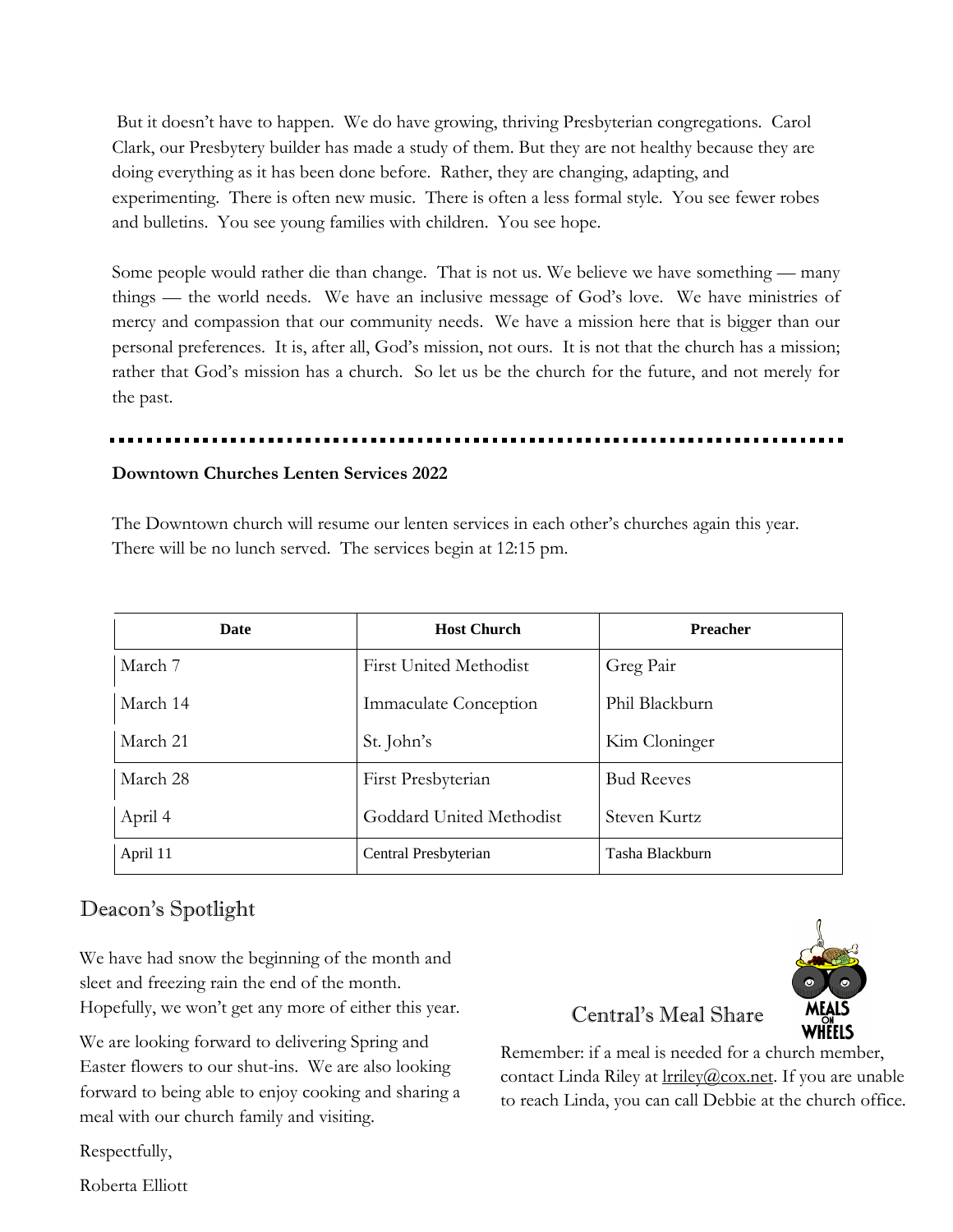# Kathya….

Î Please keep Kathya, her family and her country in your prayers.

# Worship Service Videos

You can watch videos of our worship service live at 10:30 Sunday morning at our Youtube channel or watch the recording of the service anytime.

# New COVID Masking Guidelines

Session has approved the recommendation from the Worship Committee that mask wearing at church will now be optional. Feel free to continue to wear a mask if you wish, or not. Distancing is still recommended.

# Hospitalizations

 $M = 1$  D<sup>o</sup>  $A$  1

During this time of the Covid-19 pandemic, we have discontinued hospital visitations for now. The programs at the Sweet House include means on Friday and Saturday and Saturday evenings, even include include include include  $\frac{1}{2}$ 

| Officers of Central Presbyterian Church<br>After Forthcoming Installation |                                      |                                     | March Birthdays  |       | Blessin |
|---------------------------------------------------------------------------|--------------------------------------|-------------------------------------|------------------|-------|---------|
|                                                                           |                                      |                                     | Ruthie McRae     | 03/01 |         |
| <b>Session</b>                                                            |                                      |                                     | Jackie Franklin  | 03/02 |         |
| Class of 2022                                                             | Class of 2023                        | Class of 2024                       | Ron Tabor        | 03/06 |         |
| Sandy Barron                                                              | Debi Wilkinson                       | Cissy Rose                          | Sally Naucke     | 03/09 |         |
| Mike McClure<br>John Hale                                                 | Margaret Sparkman<br>Suzanne Bethell | John Spain<br>Ruthie McRae          | Miles Selby      | 03/09 |         |
| Deacons                                                                   |                                      |                                     | Evelyn Rockford  | 03/13 |         |
|                                                                           |                                      |                                     | Gary Simpson     | 03/13 |         |
| Class of 2022<br>Renda Cook                                               | Class of 2023<br>Betty McSwain       | Class of 2024<br>Martin Hyatt       | Catherine Conway | 03/17 |         |
| Jo Hardy<br>Larry Hall<br>Linda Riley<br>Roberta Elliot                   | Suzanne Spain<br>Jackie Franklin     | Catherine Williams                  | 03/17            |       |         |
|                                                                           |                                      | Robert MacAfee                      | Dave Kotarek     | 03/24 |         |
| <b>Trustees</b>                                                           |                                      |                                     | Becky Evans      | 03/27 |         |
| Class of 2022<br>Ken Cowan                                                | Class of 2023<br>Carl Rose           | Class of 2024<br>Stanhope Wilkinson |                  |       |         |





Every  $3^{rd}$  Tuesday of the month, a group of caring individuals meet at Sweet Bay at 12:00 over lunch, we discuss visiting the shut-ins of our church. We team up and then go to visit those who aren't able to come to church. Please join this important mission of our church.

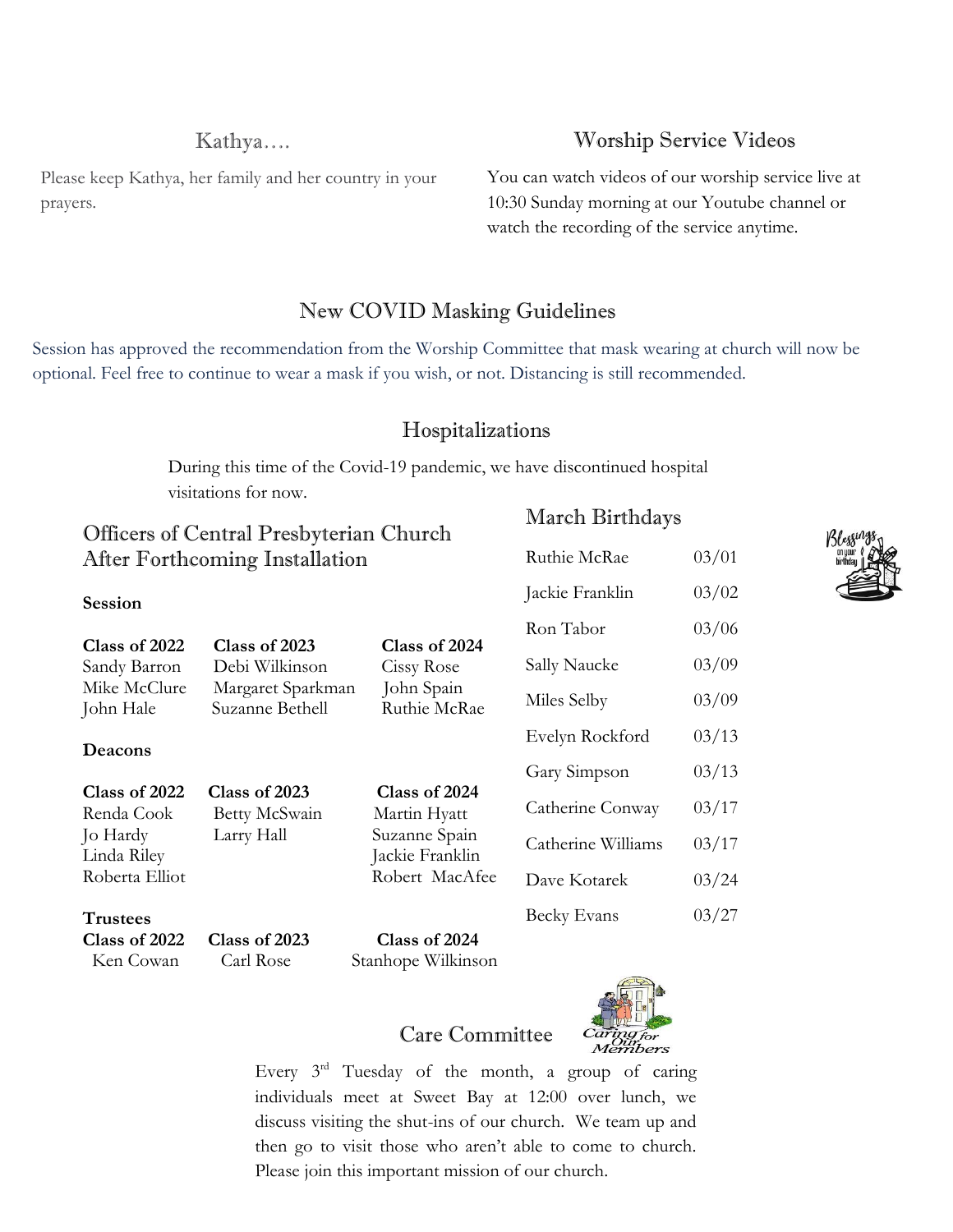# **Central PresbyterianOrganization/Committee Name- Fort Smith, AR Minutes of Stated Session Meeting Feb. 15, 2021**

The regular meeting of the session was called to order at 6:06pm by Pastor Steven. The devotional was given by John Hale on God's goodness, working behind the scenes.

### **Present**

.

Pastor Kim, Pastor Steven, Margaret Sparkman, Suzanne Bethell, Cissy Rose, Mike McClure, Ruthie McRae and John Spain. Sandra Barron and John Hale by zoom and Debi Wilkinson was excused

#### **The docket and minutes were approved, and a quorum was declared.**

Clerk's Report : Thank you note from Presbyterian Mission and statistical report was completed with the help of Mike and Pat.

Pastor's Report: A summary of the pastor's activities is included with the session packet.

#### COMMITTEE REPORTS

Building & Grounds: Getting more bids on repair to the New Vision Home. Cissy explained there is a need for some type of ice machine to replace old one since there is a wedding and rehearsal planned at the end of April. We could make do with smaller coffee makers. This will be looked in to.

#### Christian Education: No report.

Outreach: Ruthie replaced the broken window shades and purchased paper products for the New Vision Home. Hats, socks and underwear are an ongoing need. Glass recycling has started with donations taken to defray the expense.

Worship: Our masks will remain on during worship. May change at next meeting. Sunday service can be live streamed or on-line for later viewing.

#### Personnel: No report.

Stewardship: There was a short fall of \$7,751.81 for the Feb. P & L account. TPF holdings has a positive \$19,168.21, from January.

Visionary: No report.

New Business: Pastor Steven will be taking vacation Feb. 21-28. Chris McRae will preach on Feb.  $27<sup>th</sup>$ . Pastor also applied for a coaching grant.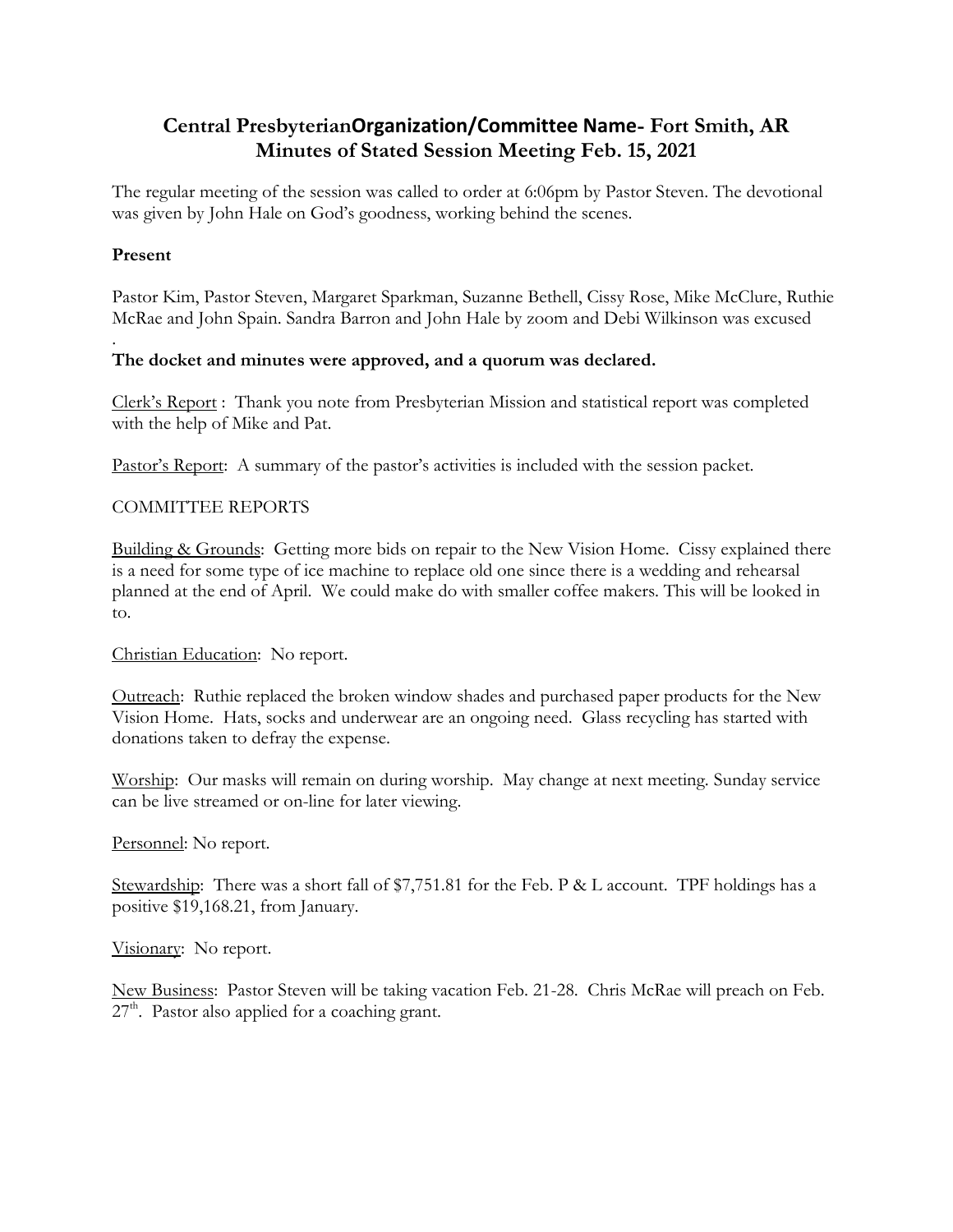Next month's devotional will be given by Cissy Rose. The meeting was adjourned with prayer by Pastor Steven Kurtz at 6:45PM. Our next meeting will be held on April 19<sup>th</sup>.

Respectfully submitted,

Margaret Sparkman, Clerk of Session

. . . . . . . . . .

# Sweet House Help Needed

The programs at the Sweet House include meals on Friday and Saturday evenings, every other week. Help is needed in meal preparation, set up (served buffet style) and clean up. If you could help with any of those tasks on any schedule that suits you, please let us know. This is an opportunity for our congregation to be directly involved, to meet some of the participants, leaders and parents, and to show love in a practical way. Please let Debbie in the church office know if you can help.

# Flower Calendars

The Flower Calendar (or both this year and next) have been returned to the bulletin board, across from the choir room on the east side of the building. Please help fill in the empty dates.

# Food Court

While we no longer enjoy the sights and sounds of the food cart going down the center aisle, we still need to bring non-perishable food items every Sunday. The Clearinghouse has a need for food that is greater than